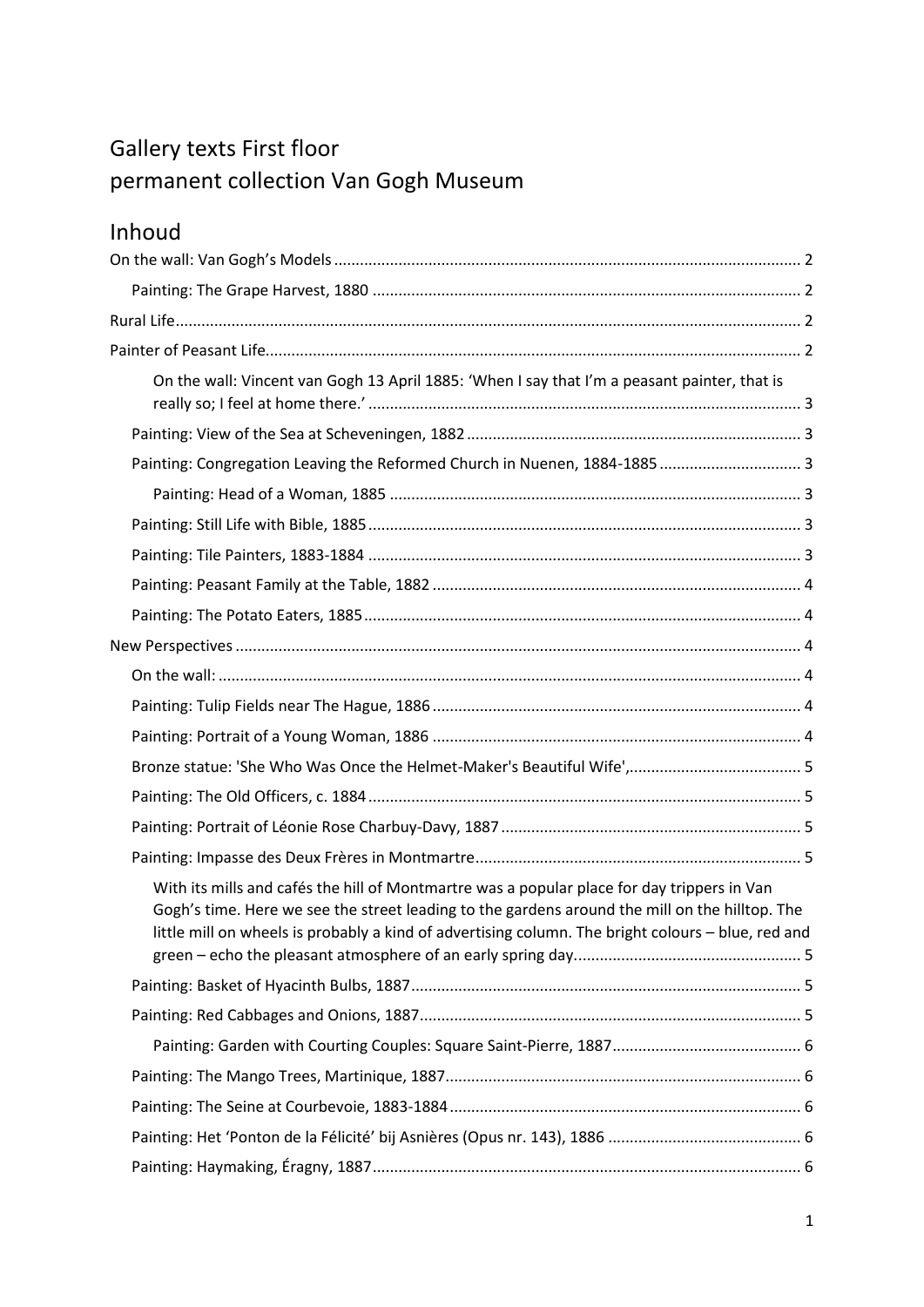| On the wall: Vincent van Gogh 18 August 1888: 'Instead of trying to render exactly what I have |  |
|------------------------------------------------------------------------------------------------|--|
|                                                                                                |  |
|                                                                                                |  |
|                                                                                                |  |
|                                                                                                |  |
|                                                                                                |  |
|                                                                                                |  |
|                                                                                                |  |
|                                                                                                |  |
|                                                                                                |  |

<span id="page-1-0"></span>On the wall: Van Gogh's Models

<span id="page-1-1"></span>Painting: The Grape Harvest, 1880

Jules Bastien-Lepage

Van Gogh admired Bastien-Lepage's heartfelt and unpretentious approach to peasant life. In this painting, a young woman looks over her shoulder to say something to the persons in the left distance. Or, is she checking to see if the weather will stay clear enough to begin harvesting the grapes? The figure's averted, monumental pose leads our eye deeper into the landscape. Bastien-Lepage used a lively variety of brushstrokes and tints for the overgrowth and the sky.

# <span id="page-1-2"></span>Rural Life

Van Gogh only found his true calling as an artist at the age of 27. Without knowing whether he had any real talent, he set to work with unbridled drive and great determination. He taught himself the rudiments of the craft by studying the art of others. Because he had worked in the art trade for a few years he had already seen a great many works of art and so had trained his eye. Van Gogh admired primarily the work of French 19th-century peasant painters, such as Jean-François Millet and Jules Breton. They portrayed life in the countryside, paying homage to this so-called honest and humble existence in the face of encroaching industrialisation and urbanisation. With these models in mind, Van Gogh decided to focus on peasant life. He could thus transform his love of nature and the rural landscape into depictions of diggers, sowers, and peasant dwellings.

# <span id="page-1-3"></span>Painter of Peasant Life

After having worked as an artist for several years in various places in the Netherlands (1880-1883), Van Gogh settled in Nuenen, the country village where his father was a pastor. From there he wrote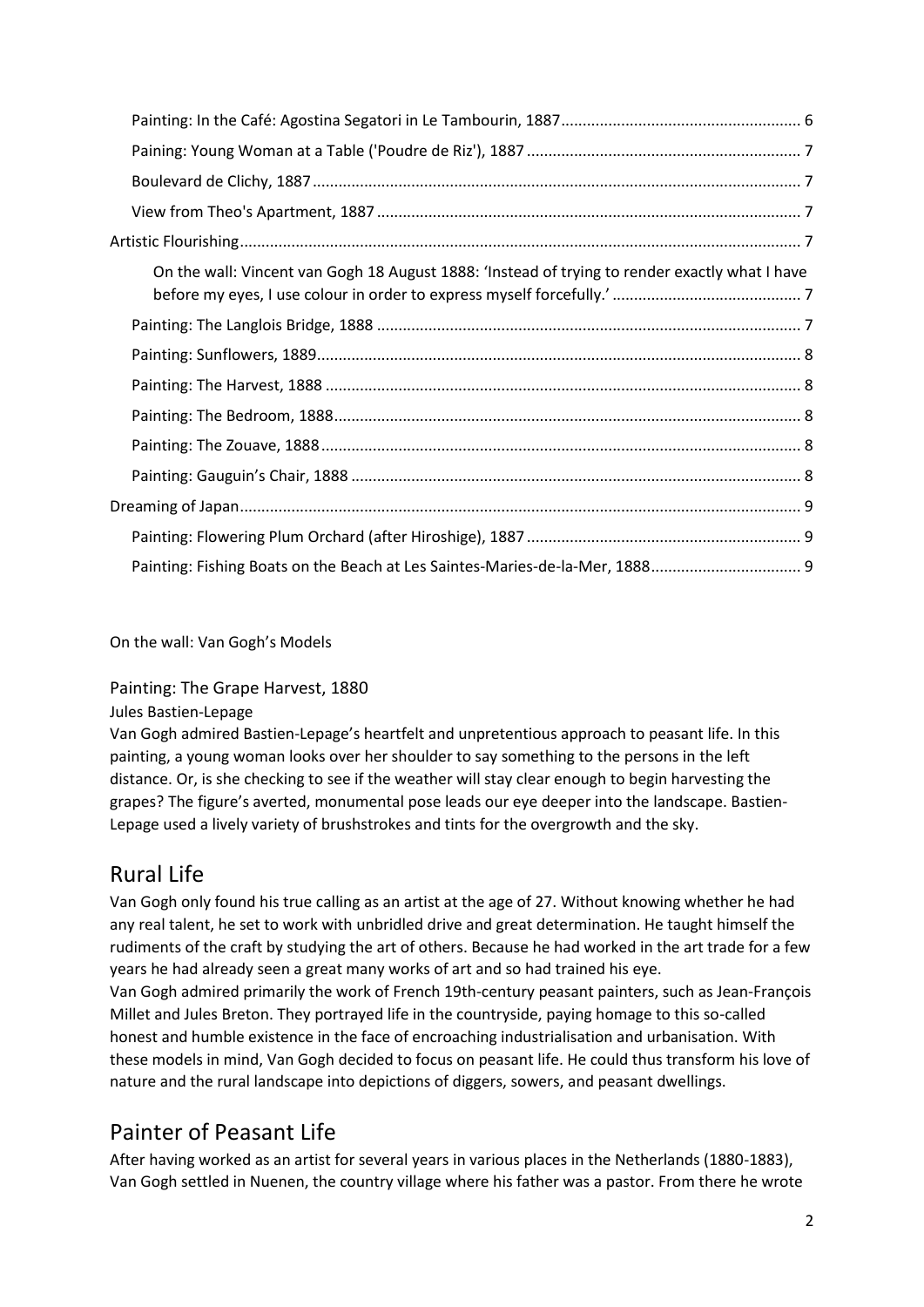his brother Theo: 'I desire nothing other than to live deep in the country and to paint peasant life.' Van Gogh idealised peasant life, which according to him was 'so much better in many respects than the civilised world.' Peasants and farm workers were close to nature; their life was linked to the cycle of sowing and harvesting, of life and death. He found his ideal subjects in the fields around Nuenen, in the peasants and in their humble abodes. Van Gogh had already been preparing himself well for more than a year when he decided to make a large composition with peasant figures: *The Potato Eaters*. He wanted it to be his 'visiting card' as an artist.

<span id="page-2-0"></span>On the wall: Vincent van Gogh 13 April 1885: 'When I say that I'm a peasant painter, that is really so; I feel at home there.'

## <span id="page-2-1"></span>Painting: View of the Sea at Scheveningen, 1882

#### Vincent Van Gogh

Van Gogh made this view of the sea in 1882, while living in The Hague. He went from the city to the seaside to paint a 'nasty little storm'. The wind made it difficult to work. The sand blew onto the canvas and mixed with the paint. Thought his is one of Van Gogh's first oil paintings, it already features his powerful brushwork.

<span id="page-2-2"></span>Painting: Congregation Leaving the Reformed Church in Nuenen, 1884-1885 Vincent van Gogh

There is a special story behind this painting. Van Gogh made the painting as a gift for his mother, who was confined to bed with a broken leg. He was careful in his choice of subject: his father was the pastor at this church.

#### <span id="page-2-3"></span>Painting: Head of a Woman, 1885

#### Vincent van Gogh

In December 1884 Van Gogh devised a plan to make a series of heads 'of the common people.' There were to be around fifty of them. He wanted to show the peasants as a specific type of people that had been plodding away on the land for centuries. 'They remind one of the earth, sometimes appear to have been modelled out of it,' Van Gogh wrote. With thick brushstrokes he underscored their angular build and weary eyes. In doing this, expression was more important than a correct rendering.

#### <span id="page-2-4"></span>Painting: Still Life with Bible, 1885

#### Vincent van Gogh

Van Gogh here placed the hefty Bible of his recently deceased father – who as a pastor led a strict Christian life – centrally in this composition. Next to it is his own well-thumbed copy of Emile Zola's *La joie de vivre*, presented as a 'bible' of modern life. The books symbolise Van Gogh and his father's differing world views, about which they regularly quarrelled. Van Gogh actively chose modernity, and moved to the big city, to Antwerp.

## <span id="page-2-5"></span>Painting: Tile Painters, 1883-1884

## Anthon van Rappard

In Van Gogh's early years as an artist, Anthon van Rappard proved indispensible as a friend and colleague. Van Rappard began working on this group of tile painters around a table in 1883. Van Gogh followed his progress closely: 'As for your Tile painters — I was interested to hear that you're working on it again — I'm especially interested in what it's like and what it will become.' Just like his friend, Van Gogh hoped to paint a monumental group composition of ordinary people.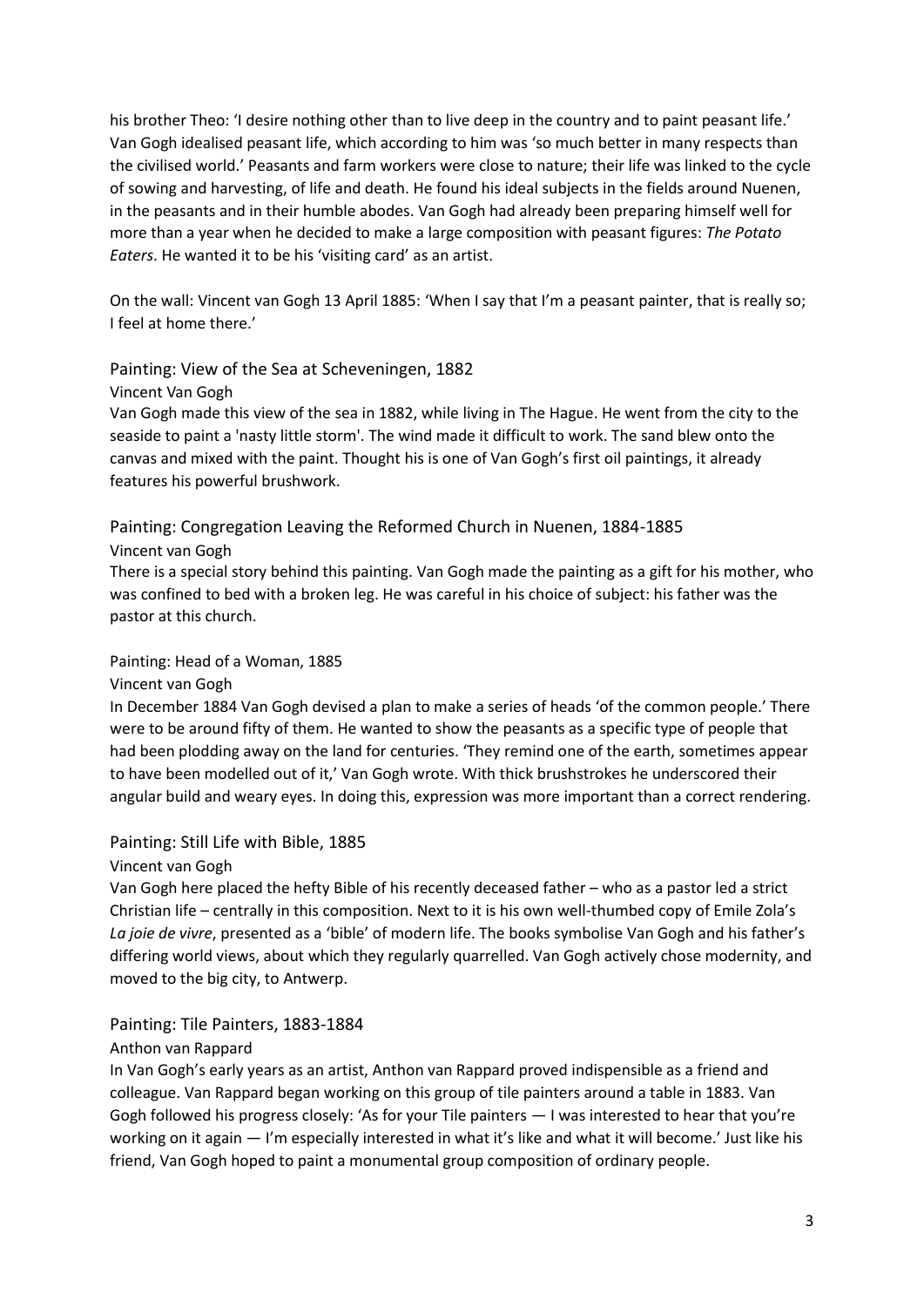<span id="page-3-0"></span>Painting: Peasant Family at the Table, 1882 Jozef Israëls

The peasant meal was a popular subject and became known in the Netherlands chiefly through Jozef Israëls. Van Gogh admired the work of the older artist, and even called him one of 'the peasant painters of this century.' This picture may have inspired Van Gogh to make his own version, namely The Potato Eaters. He, however, took a highly personal approach: instead of an idealised image, he painted a gritty rendering, 'a REAL PEASANT PAINTING.'

## <span id="page-3-1"></span>Painting: The Potato Eaters, 1885

## Vincent van Gogh

A true peasant painting, according to Van Gogh, ought to smell of bacon, smoke, and steaming potatoes, and that is just what *The Potato Eaters* appears to do. Steam rises from the platter of potatoes, the simple meal shared by the entire family. Van Gogh saw the very essence – and primarily also the tragedy – of life in these poor peasants. He wanted to render them in all of their roughness, with coarse features and bony calloused hands. For his colour scheme he chose dark ashen tones that matched the dusty land. He prepared his final composition with many studies. Still, with no less than five figures the picture proved to be a 'formidable fight.' In the end, however, Van Gogh was very pleased with the final result. He hoped that his brother Theo, an art dealer in Paris, would exhibit the painting, but he found it much too sombre.

## <span id="page-3-2"></span>New Perspectives

Keen to be in step with the latest artistic developments, in 1886 Van Gogh moved to Paris, which at the time was the centre of modern art. He realised that if he wanted to get ahead he needed more intensive contact with art and artists. He found ample inspiration in galleries, museums, and at exhibitions– an impression of which can be gained on the first wall. Face to face with the Paris avantgarde, Van Gogh became aware of just how old-fashioned his Dutch work must have appeared. He eagerly absorbed the many new impressions. He experimented with colour, brushwork, line and planes. And, he became friends with artists of his generation, including Paul Gauguin, Émile Bernard, and Henri de Toulouse-Lautrec. They worked together and exhibited their art in the cafés of Montmartre, the artists' district. Van Gogh's time in Paris proved extremely fruitful, and thanks to his contacts with other artists he discovered possibilities for developing his own expressive style.

## <span id="page-3-3"></span>On the wall:

Vincent van Gogh September or October 1886: 'What is to be gained is progress and, what the deuce, that it is to be found here I dare ascertain.'

## <span id="page-3-4"></span>Painting: Tulip Fields near The Hague, 1886

## Claude Monet

Theo had been writing full of admiration about Monet's art as early as 1885. It was only in Paris that Vincent could finally see with his own eyes what his brother meant. He was astonished by the bright palette and loose brushwork of the Impressionists. This landscape – which Monet painted in the Netherlands – is a beautiful example of this. Theo sold this painting in 1886, and so it is possible that Van Gogh could have seen it.

<span id="page-3-5"></span>Painting: Portrait of a Young Woman, 1886 Armand Guillaumin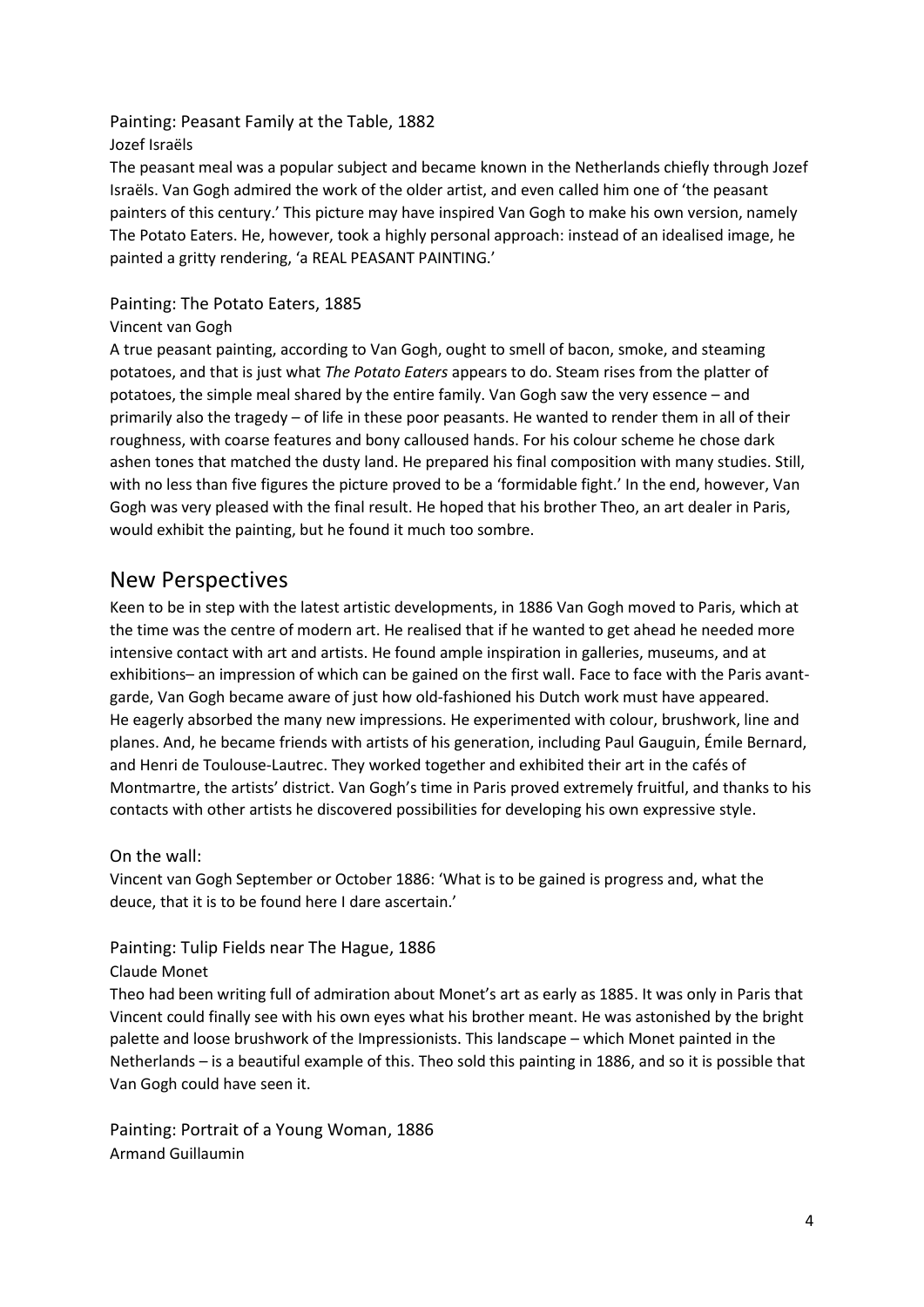Van Gogh was impressed by this portrait, which he saw at the de Salon des Indépendants where young progressive artists presented their work. He wrote: 'When Guillaumin exhibited his portrait, public and artists laughed at it a great deal, and yet it's one of the rare things that would hold up alongside even the old Dutchmen Rembrandt and Hals.' According to Van Gogh, a portrait had to express the sitter's soul, which Guillaumin had succeeded in doing in this powerful likeness.

<span id="page-4-0"></span>Bronze statue: 'She Who Was Once the Helmet-Maker's Beautiful Wife', design 1885-1887, cast 1935-1940

## Auguste Rodin 1840 - 1917

The deterioration of the human body is key in this sculpture by Rodin. The old woman's twisted pose underscores her frail, gaunt frame. In this Rodin was openly disregarding the classical ideal of beauty. As a modern artist he wanted to show the scars of a harsh life in order to evoke emotion. Van Gogh, too, was after something 'keenly felt' in his figures.

## <span id="page-4-1"></span>Painting: The Old Officers, c. 1884

## Jean-François Raffaëlli

Raffaëlli's work appealed to Van Gogh 'because it's *thought out* through and through, sensible and honest.' This artist often painted individuals on the fringes of society, the type of people Van Gogh also liked to portray. This picture presents old veterans, in a dignified manner. The sober palette accords with the imagery. The two walking sticks, crossed like swords, allude to their military exploits.

## <span id="page-4-2"></span>Painting: Portrait of Léonie Rose Charbuy-Davy, 1887

Vincent van Gogh

Léonie Rose Charbuy-Davy was the niece of the art dealer Pierre-Firmin Martin, a friend of Theo and Vincent. He portrayed Léonie emphatically as a mother, with a cradle in the background. The painting is built up entirely of dots and short strokes, and evidences Van Gogh's experiments with modern painting techniques.

## <span id="page-4-3"></span>Painting: Impasse des Deux Frères in Montmartre

## Vincent van Gogh

<span id="page-4-4"></span>With its mills and cafés the hill of Montmartre was a popular place for day trippers in Van Gogh's time. Here we see the street leading to the gardens around the mill on the hilltop. The little mill on wheels is probably a kind of advertising column. The bright colours – blue, red and green – echo the pleasant atmosphere of an early spring day.

## <span id="page-4-5"></span>Painting: Basket of Hyacinth Bulbs, 1887

## Vincent van Gogh

The oval format of these two still lifes is due to their unusual support, namely the lid of a little Japanese box. Hyacinth bulbs and French novels would seem to be a curious combination, but both nature and literature were of paramount importance to Van Gogh. He loved all that grows and blooms and drew strength from the power of nature. The depicted naturalistic novels gave an unvarnished image of modern life. This honesty was essential for Van Gogh.

## <span id="page-4-6"></span>Painting: Red Cabbages and Onions, 1887

## Vincent van Gogh

For Van Gogh this still life was primarily a study in colour contrasts. He set the yellow onions before a purple (now a discoloured blue) background. As complementary colours they reinforce one another.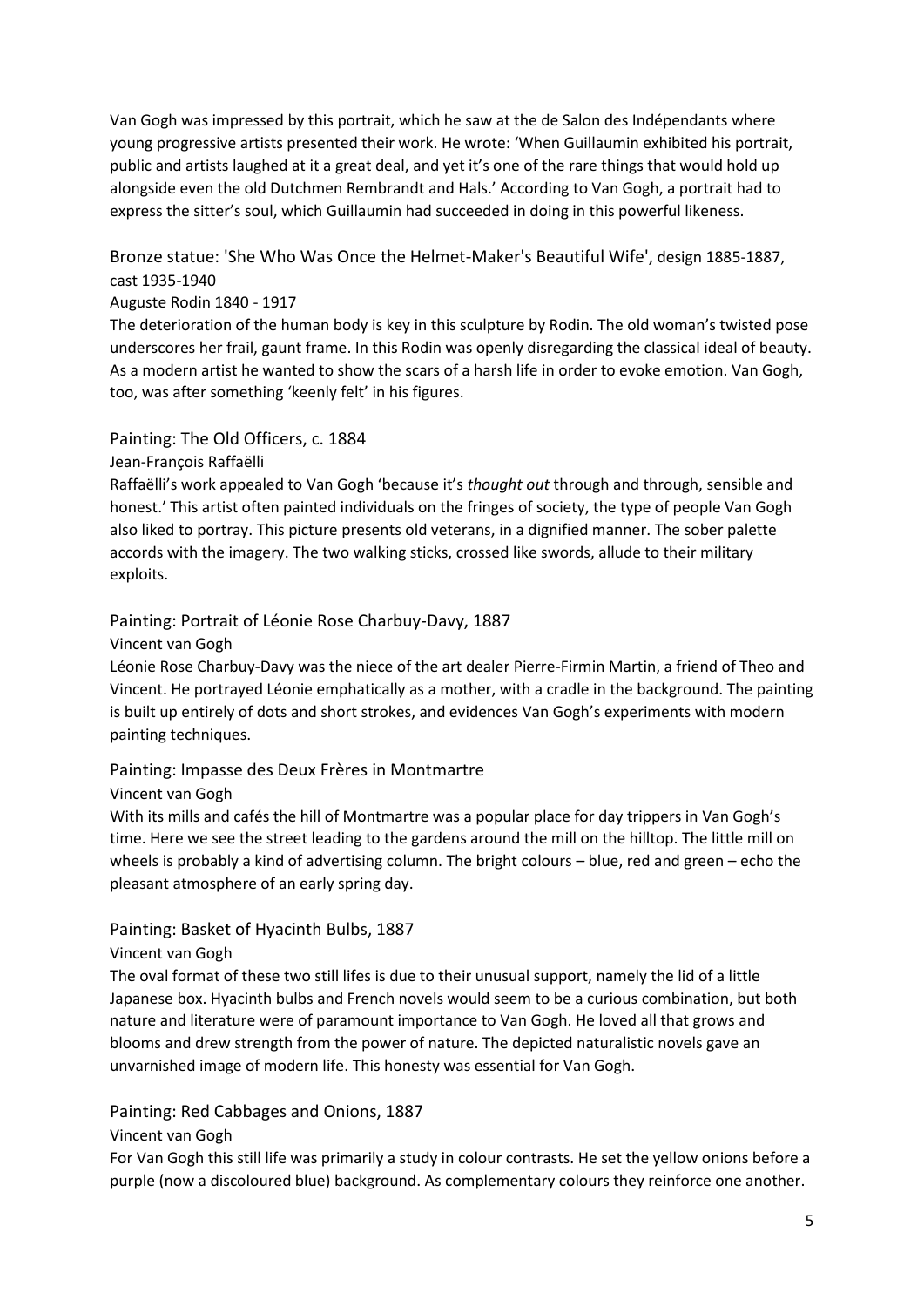The cloth underneath the vegetables is painted as an abstract, flat plane of colour that seems to tilt up. Van Gogh applied these modern pictorial devices in his own personal way.

## <span id="page-5-0"></span>Painting: Garden with Courting Couples: Square Saint-Pierre, 1887 Vincent van Gogh

Van Gogh himself called this sun-drenched park view 'the painting of the garden with lovers.' Amorous couples stroll beneath young chestnut trees or sit along the winding paths. Van Gogh took liberties with the Pointillist technique of coloured dots, setting airy streaks next to rapid daubs of paint. He succeeded in rendering the effect of a dazzling spring day, which in turn reinforces the sense of young love and intimacy that Van Gogh wished to express here. He too longed for a wife and a family, but he had 'the most impossible love stories.' He ultimately resigned himself to this situation; after all, he was devoted to his art.

## <span id="page-5-1"></span>Painting: The Mango Trees, Martinique, 1887

Paul Gauguin

Together with his brother, Van Gogh tried to stimulate the sale of paintings by his friend Gauguin. For instance, Theo bought this 'exotic' figure painting that Gauguin produced on the island of Martinique. Van Gogh wrote to Bernard: '... everything his hand makes has a sweet, heart-rending, astonishing character.' Charles Laval accompanied Gauguin to Martinique: the adjacent landscape clearly reveals his teacher's influence.

## <span id="page-5-2"></span>Painting: The Seine at Courbevoie, 1883-1884

Georges Seurat

According to Van Gogh, Seurat was the undisputed leader of the young avant-garde. This view of the Seine is an early study. Despite the sketchy execution, Seurat observed his subject closely: the loose blue strokes of the water stand out against the exposed ground of the panel and the dominant pink tones. Van Gogh, too, who visited Seurat in his atelier, made numerous small studies. In his Seine view he experimented with different kinds of strokes of paint in unmixed colours.

## <span id="page-5-3"></span>Painting: Het 'Ponton de la Félicité' bij Asnières (Opus nr. 143), 1886 Paul Signac

Signac and Van Gogh first met in Paris in early 1887. They both painted regularly along the banks of the River Seine, just outside of the city. This picture also originated there. We see some people on a dock waiting to take a cruise on the Seine in the boat 'la Félicité', and a gas factory looming up at the right. Signac was depicting modern themes, such as recreation and industrialisation. Moreover, he painted them in an equally modern style consisting of countless short dashes and dots.

## <span id="page-5-4"></span>Painting: Haymaking, Éragny, 1887

## Camille Pissarro

Everything in this landscape is dynamic and colourful, from the haystacks and peasants to the summery sky. The hay in the foreground alone is built up of a multitude of vivid tints of red, orange, pink, purple, and green. This forms a handsome contrast with the field beyond. Pissarro portrayed the traditional subject of haymaking in a modern manner. This inspired Van Gogh, who only a short while before had wanted to become a 'peasant painter.'

<span id="page-5-5"></span>Painting: In the Café: Agostina Segatori in Le Tambourin, 1887 Vincent van Gogh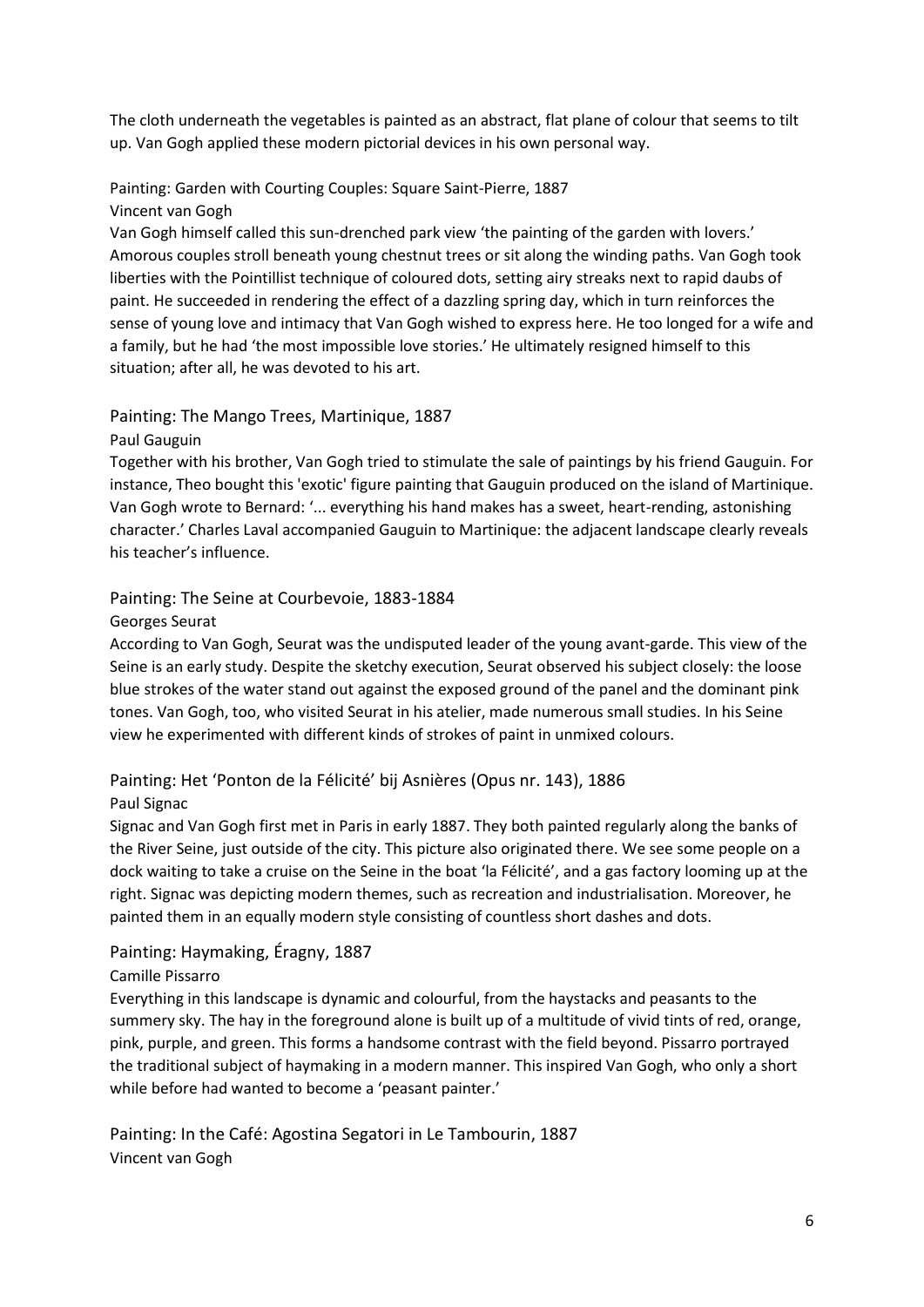A lonely woman sitting at a table in a café was a popular subject among young Paris painters, such as the adjacent work by Toulouse-Lautrec. The strikingly dressed woman is Agostina Segatori, owner of *Le Tambourin*, a café Van Gogh frequented. Before her is a glass of beer, and in her hand a lit cigarette. The two dishes reveal that she has already drunk one beer. Proper ladies did not drink or smoke in a café, this was associated with artistic types or prostitutes.

## <span id="page-6-0"></span>Paining: Young Woman at a Table ('Poudre de Riz'), 1887

## Henri de Toulouse-Lautrec

This work by Toulouse-Lautrec hung in Theo's Paris apartment. He probably bought it on the advice of Vincent, who was befriended with the artist. The adjacent picture of the expressive Segatori in bright red and green forms an intriguing counterpart to this matt, pale portrait with 'the face powder and stylish outfit,' as Van Gogh described it. The title *Poudre de Riz* refers to the little red jar with rice powder, which women at the time used to give themselves a fashionably light complexion.

## <span id="page-6-1"></span>Boulevard de Clichy, 1887

## Vincent van Gogh

Boulevard de Clichy is a wide street in the district of Montmartre, an artists' quarter, in Paris. Van Gogh painted the intersection that he frequently crossed, with at the far right the beginning of Rue Lepic, where he lived with his brother Theo. Parisian street scenes were popular among Impressionist painters. Van Gogh's working manner, too, with brightly coloured daubs of paint placed next to one another betrays the influence of this artistic movement.

## <span id="page-6-2"></span>View from Theo's Apartment, 1887

## Vincent van Gogh

'A magnificent view across the city … a piece of sky above it that is almost as big as when one stands on the dune.' This is how Theo described the sweeping view from their apartment. Here Vincent's attention seems to be focussed more on the tall apartment buildings. He painted the angular outlines, the windows, and steep roofs in a mass of daubs and streaks. Van Gogh began experimenting with this technique after becoming acquainted with the work of the Pointillists.

# <span id="page-6-3"></span>Artistic Flourishing

Van Gogh's sojourn in Paris had greatly stimulated his development as a modern artist. However, he needed quiet and space to find his own direction. He therefore left the busy city behind and moved to Arles, to the countryside in the south of France. There, struck by the bright light and shimmering colours, he threw himself into painting orchards in bloom, scenes of harvesting, and other nature themes. He also dearly wanted to be a portraitist, for he could capture the essence of his time in characteristic heads and, according to Van Gogh, this is where the future lay.

He continually strove for 'passionate expressions, using as a means of expression and intensification of the character our science and modern taste for colour.' In this endeavour, in Arles he reached the peak of his powers. He developed his famous style with energetic brushwork and powerful colour contrasts. Even though his subjects are always simple, they convey just how deeply Van Gogh felt the essence of life, beauty, and tragedy.

<span id="page-6-4"></span>On the wall: Vincent van Gogh 18 August 1888: 'Instead of trying to render exactly what I have before my eyes, I use colour in order to express myself forcefully.'

<span id="page-6-5"></span>Painting: The Langlois Bridge, 1888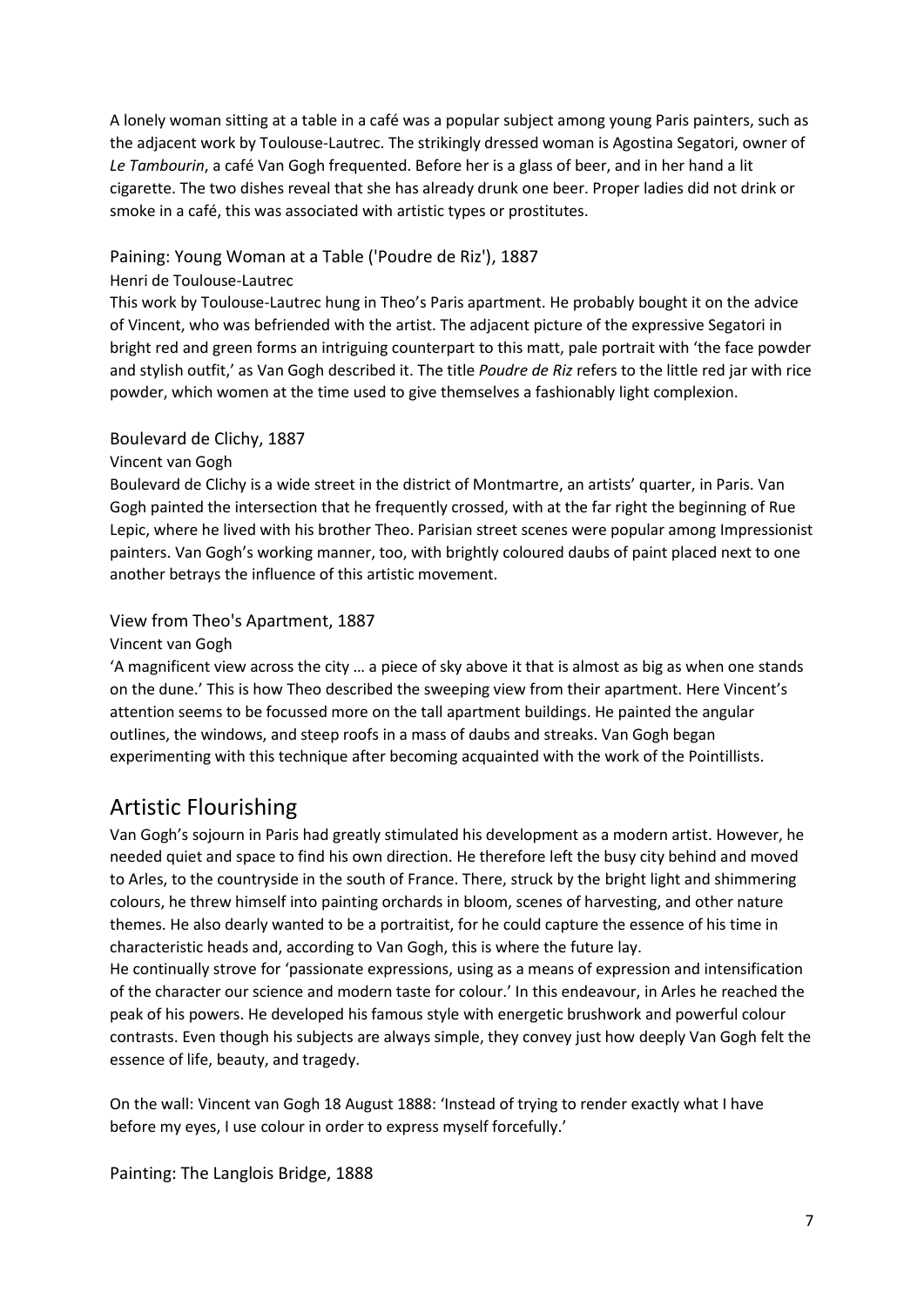## Vincent van Gogh

Van Gogh had been in Arles for more than a month when he painted this picture of a drawbridge. He laid out the simple composition with large planes of colour and dark outlines in an attempt to convey Provence's essential beauty. Van Gogh was utterly charmed by the southern French landscape there. He wrote to his friend Émile Bernard about 'the clearness of the atmosphere and the gay colour effects.'

#### <span id="page-7-0"></span>Painting: Sunflowers, 1889

#### Vincent van Gogh

In August 1888 Van Gogh painted a bunch of sunflowers in a vase. In spite of – or perhaps thanks to – the simplicity of the subject and the style he created a true masterpiece. With nothing more than three tints of yellow he achieved a colour harmony that shimmers like a vision. In a letter, Theo praised 'the effect of a piece of fabric embroidered with satin and gold.' Van Gogh, too, realised that he had made a remarkable picture and described just how deep he had had to dig in order to achieve it. He had used all of his energy and concentration 'to sufficiently catch fire.' Proud of the result, he proclaimed himself the painter of sunflowers. He would ultimately paint five versions, every single one an icon of modern art.

#### <span id="page-7-1"></span>Painting: The Harvest, 1888

#### Vincent van Gogh

The scorched air of the harvesting time is almost tangible in this panoramic rendering of the flat landscape around Arles. The combination of 'old gold' and 'azure blue' had to convey the essence of the landscape and the overwhelming beauty of nature. Van Gogh was very satisfied with the result. In his opinion, it 'absolutely surpassed' all of his other works from this period.

#### <span id="page-7-2"></span>Painting: The Bedroom, 1888

#### Vincent van Gogh

Van Gogh became increasingly skilled in using colour and style to express emotions. For instance, the bright tones of his bedroom had to convey 'utter repose' in a period during which he felt anything but calm due to all of his hard work. He hoped that his paintings would afford comfort not only to himself, but others as well. Van Gogh was convinced that this now famous painting had that: 'When I saw my canvases again after my illness, what seemed to me the best was the bedroom.'

#### <span id="page-7-3"></span>Painting: The Zouave, 1888

#### Vincent van Gogh

'I have a model at last,' Van Gogh sighed in June 1888 when he was allowed to draw and paint a soldier. He wanted nothing more than to become a great figure painter, but people rarely wanted to sit for him. In portraying this rugged and exotic type, Van Gogh was interested primarily in the expressiveness of the head. Accordingly, he stressed the Zouave's 'eye of a tiger' and 'neck of a bull' and used hard, contrasting colours.

## <span id="page-7-4"></span>Painting: Gauguin's Chair, 1888

#### Vincent van Gogh

Van Gogh went to great lengths to find elegant furnishings for his guest in the Yellow House, Paul Gauguin. This unusual painting of Gauguin's chair can be understood as a portrait of the artist. As a pendant to this work, with its nocturnal atmosphere and mysterious red and green colour contrast,